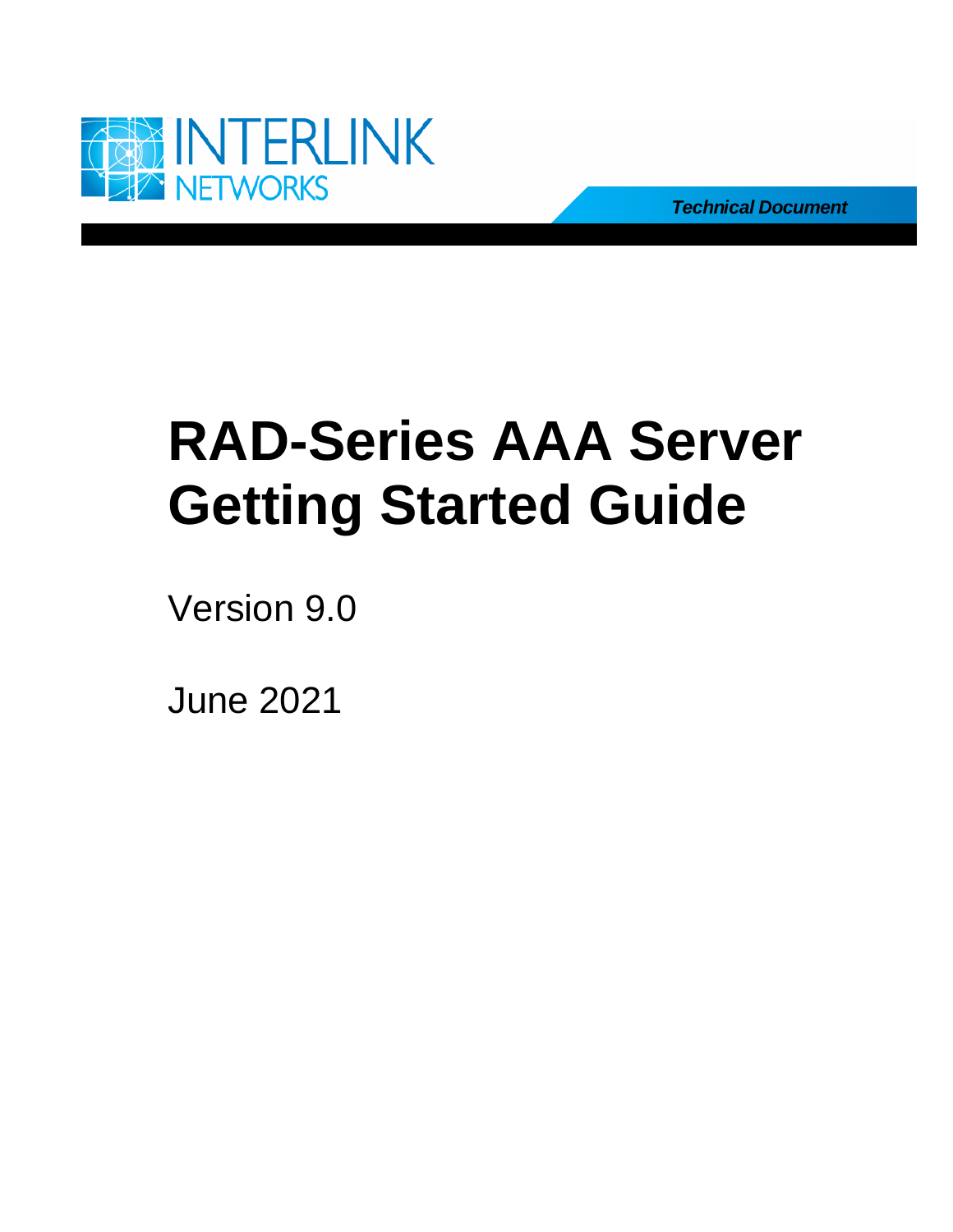#### **© 2005-2021 Interlink Networks Services, LLC. All Rights Reserved.**

This document is copyrighted by Interlink Networks Services, LLC. (Interlink Networks). The information contained within this document is subject to change without notice. Interlink Networks does not guarantee the accuracy of the information.

#### **Trademark Information**

Brand or product names may be registered trademarks of their respective owners.

Interlink Networks Services, LLC. 2531 Jackson Road, Suite 306 Ann Arbor, MI 48103-3818

Main - (734) 821-1200 Sales - (734) 821-1228 Fax - (734) 821-1235 Support - (734) 821-1222 Support E-mail support@interlinknetworks.com Website - www.interlinknetworks.com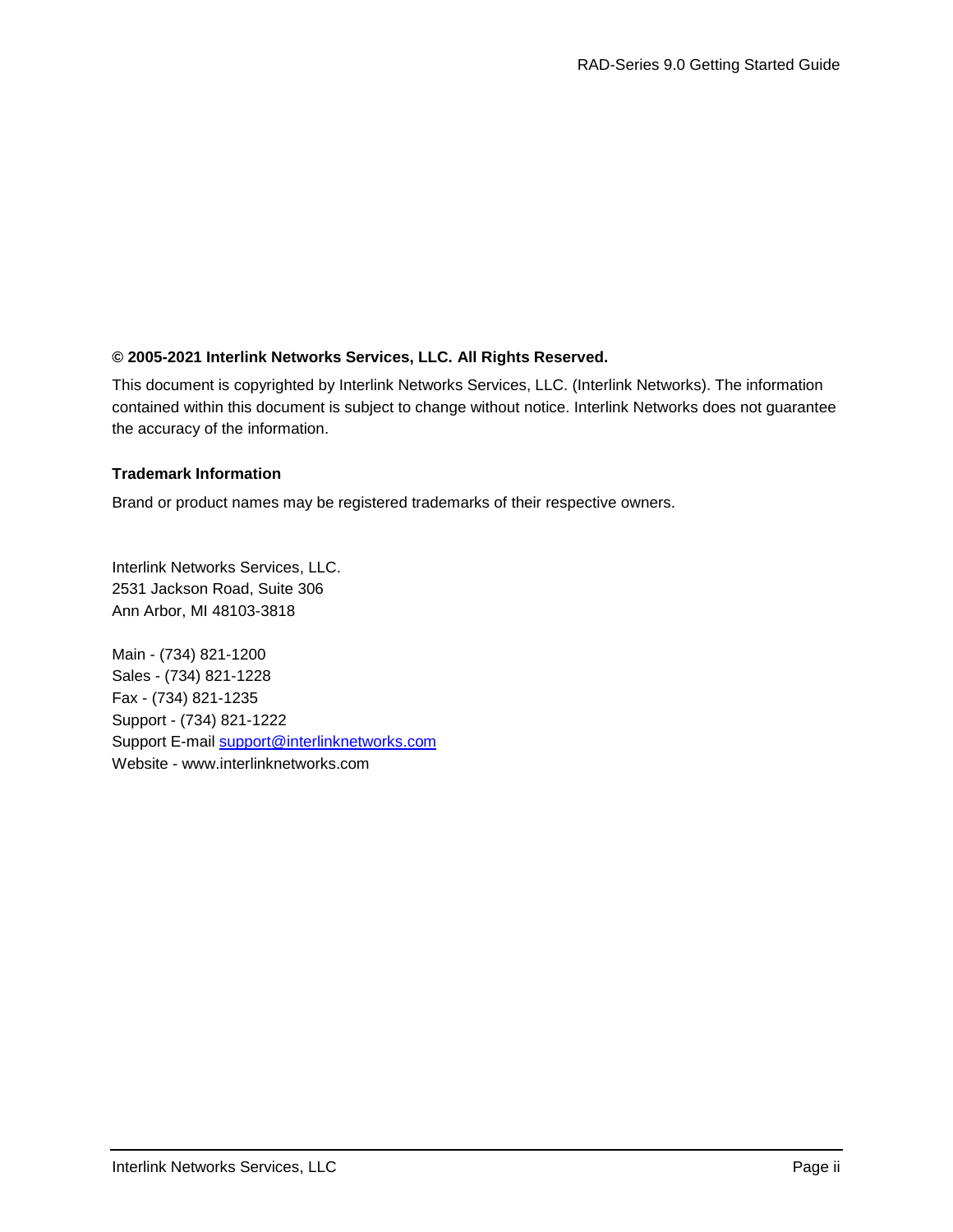## **Table of Contents**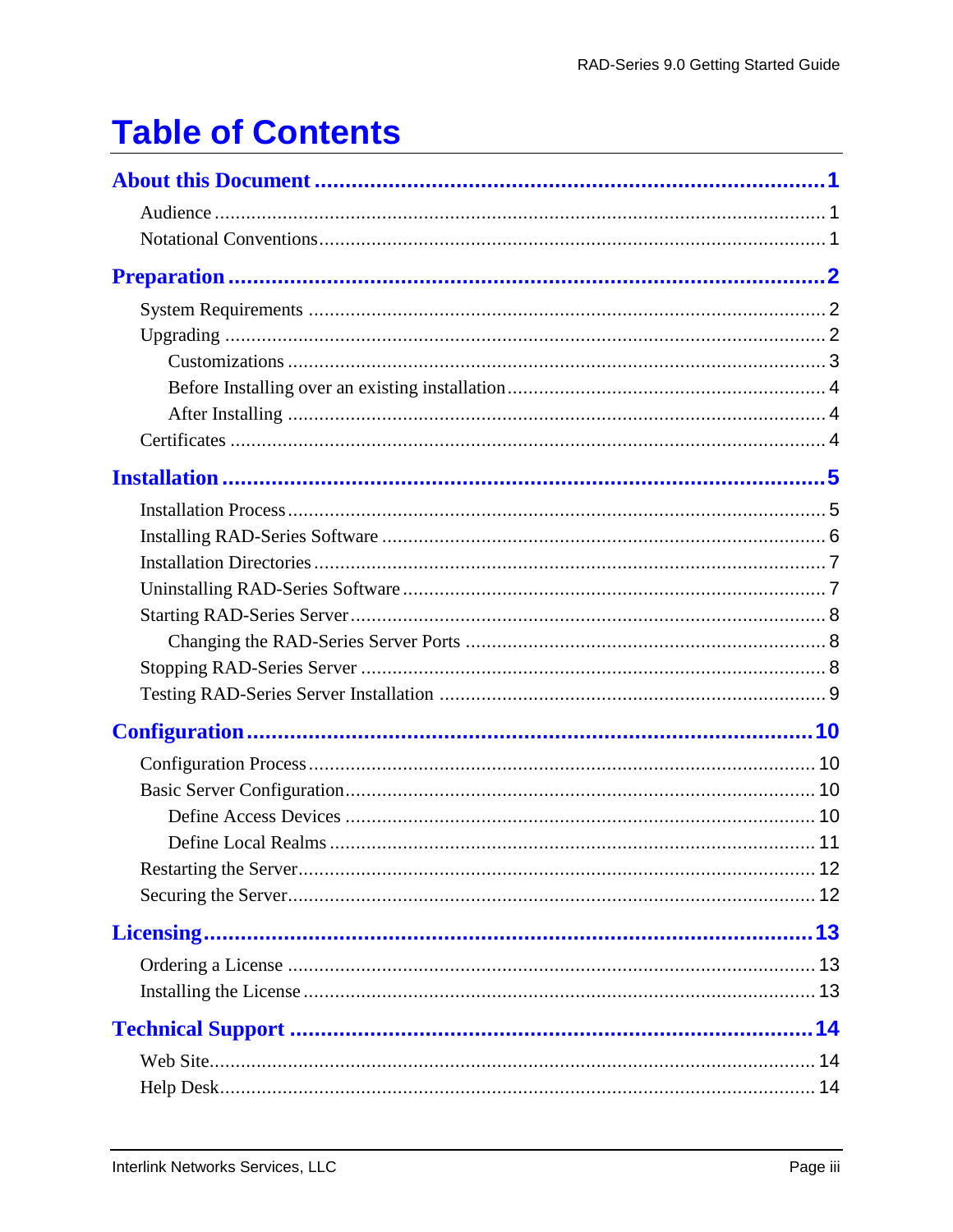## <span id="page-3-0"></span>**About this Document**

Welcome to RAD-Series AAA software. This guide will help you get started with:

- Installing the software
- Basic server configuration for a wired or wireless network
- Basic server administration

Consult the *RAD-Series Administrator's Guide* for advanced configuration and administration instructions.

## <span id="page-3-1"></span>**Audience**

This *Getting Started Guide* is for Network and Systems Administrators who must install and configure the RAD-Series AAA Server. It's assumed that you:

- Are familiar with basic Unix commands
- Have full installation privileges on the machines where you will install the software
- Know the hardware and software profiles of the server machines and other devices used throughout the network
- Know how you will store user profiles for those accessing the network
- <span id="page-3-2"></span>• For wireless, know the EAP methods and user name formats used

## **Notational Conventions**

Text in this guide is marked in different styles to denote various things.

| <b>Text Marked</b>    | Indicates                                                                                                           |
|-----------------------|---------------------------------------------------------------------------------------------------------------------|
| Fixed-width font      | This is code, a command, a file name, or a file parameter. Enter<br>exactly what is shown.                          |
| Fixed-width italic    | This is a variable. Enter what is correct for your installation, not<br>what is shown.                              |
| Normal <i>italic</i>  | This is the title of a book or other publication.                                                                   |
| <b>Bold</b>           | This is something noteworthy, so we emphasize it.                                                                   |
| <b>Blue underline</b> | This is a hypertext link. Click the link to send e-mail to the<br>account, or to open the document in your browser. |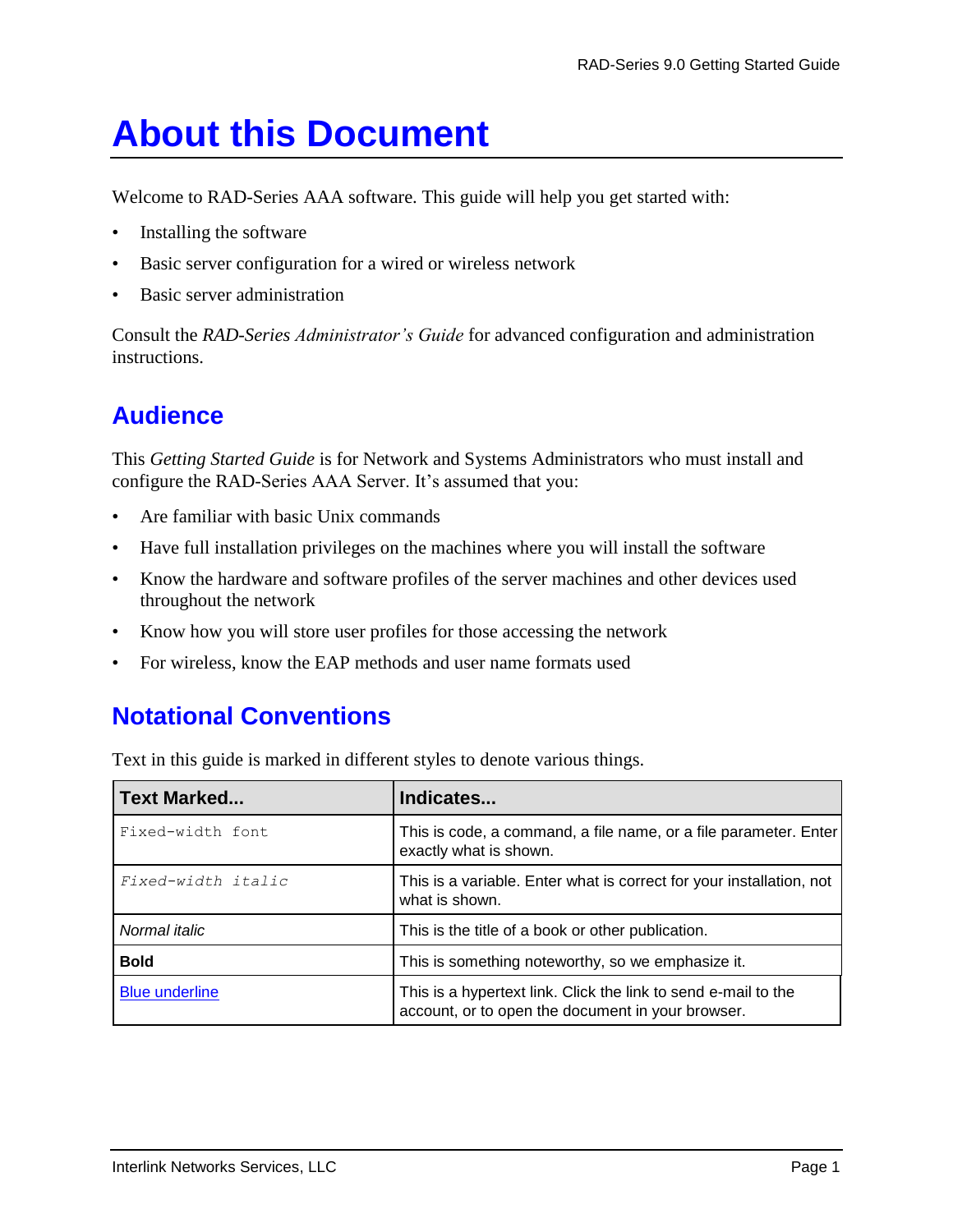## <span id="page-4-0"></span>**Preparation**

Before installing the software:

- Be sure the host machine meets minimum system requirements
- Be sure that the system has a 64 bit OS installed.
- Bring all software up to required patch levels
- If upgrading, read the section on Upgrading below and decide how you will handle previously installed components

## <span id="page-4-1"></span>**System Requirements**

Each licensed copy of the RAD-Series AAA Server can be installed on one machine. The machine where the server is installed must have:

| <b>Specification</b>             | <b>Requirement</b>                                                                                                                                                                                  |
|----------------------------------|-----------------------------------------------------------------------------------------------------------------------------------------------------------------------------------------------------|
| <b>Operating System/Platform</b> | The OS must be a 64 bit OS.                                                                                                                                                                         |
|                                  | Red Hat Enterprise Server Release 7 or 8 on Intel hardware.                                                                                                                                         |
|                                  | Note: We have yet to find a Linux distribution where the<br>RAD-Series has any issues. Customers are running<br>RAD-Series on other Linux distributions including CentOS,<br>Ubuntu, and Fedora.    |
| Memory                           | The RAD-Series AAA Server can run on any system built within<br>the last ten years on one of the supported architectures.                                                                           |
|                                  | Interlink Networks tests the RAD-Series AAA Server on<br>systems with as little as 128 MB of memory.                                                                                                |
|                                  | The memory required for a particular application depends upon<br>many factors including the transaction rate, authentication<br>method and the number of simultaneous sessions supported.           |
| Disk Space                       | About 100 MB of disk space is required to install the<br>RAD-Series AAA Server.                                                                                                                     |
|                                  | The disk space required for a particular application depends<br>upon many factors including the transaction rate, the accounting<br>record format and how long logfiles are retained on the system. |

## <span id="page-4-2"></span>**Upgrading**

Version 9.0.0 of the RAD-Series AAA Server software converts most previously installed binary and configuration files to version 9.0.0 formats during the installation process. You no longer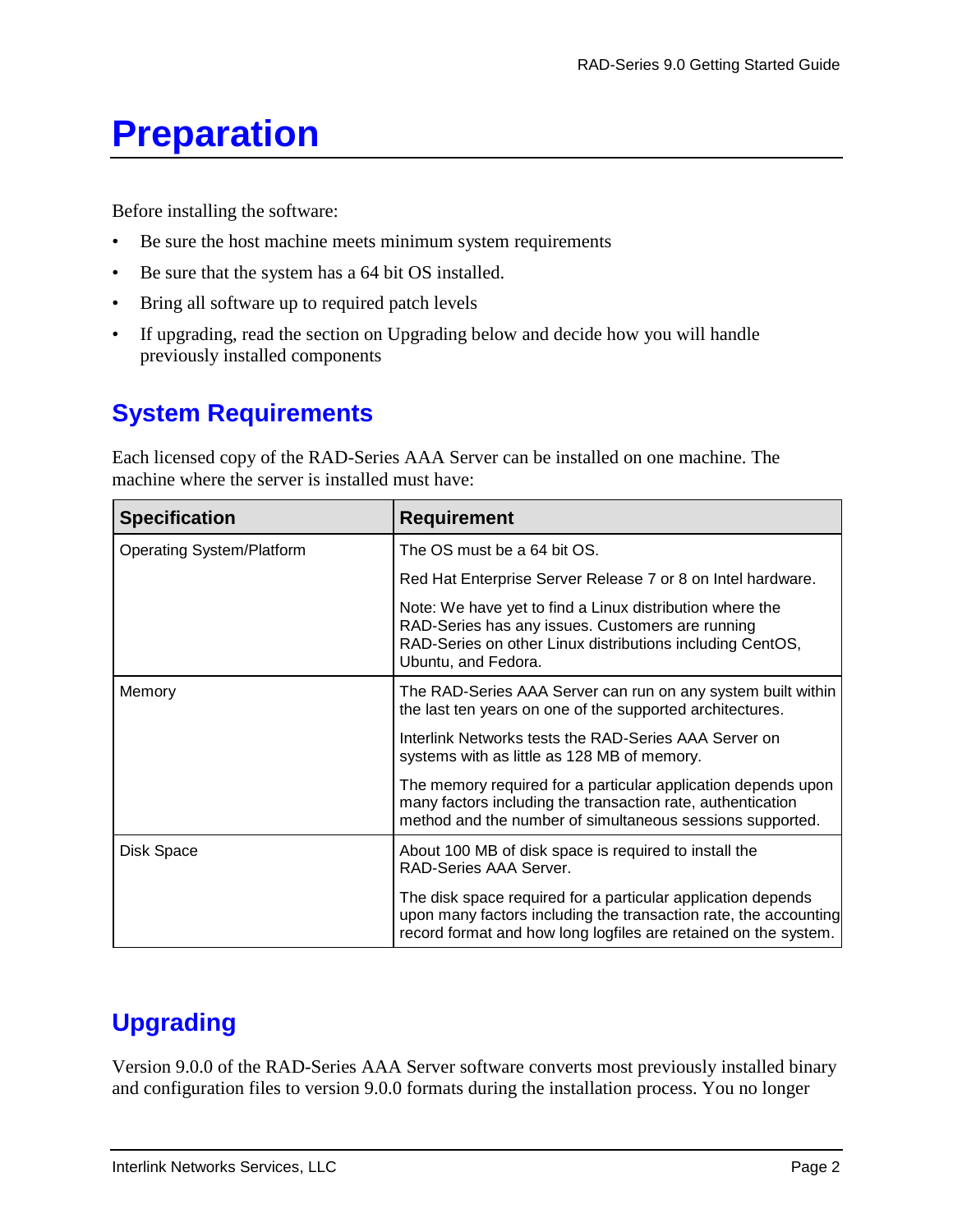need to uninstall the software prior to upgrading. To take advantage of this feature, you must install all files into the same directories as your previous installation. For safety's sake you may want to copy your current install to new directories and install/upgrade the copies. Then when you have finished testing the new version, stop the radius server and server manager and copy all **but** the log directory to the permanent directories and restart the server.

**Note**: When converting, you don't have to perform a preliminary backup of configurations. The RAD-Series AAA Server installer automatically backs up your current configuration files to the subdirectory backup raddb. timestamp in the configuration file directory.

As of 8.2.0, the dictionary file has been separated into multiple files. The dictionary files support an **%INCLUDE** directive, allowing the dictionary to be partitioned into multiple parts. This facilitates the isolation of custom modifications while allowing standard updates of other attributes.

The dictionary provided by Interlink Networks is distributed over multiple dictionary files. The main dictionary file contains the standard RADIUS attribute definitions. Each vendor's VSAs are defined in a separate vendor-specific dictionary file. Vendor attributes are incorporated into the server's complete internal dictionary from the **dictionary.VSAs** file, for example Interlink attributes are defined within a **dictionary.Interlink** file, and incorporated into the server's complete internal dictionary by the presence of a **%INCLUDE dictionary.Interlink** directive within the main dictionary file.

A **dictionary.custom** file is provided for defining customer-specific VSA definitions and any other additions that you need. You can use the **%INCLUDE dictionary.***<vendor name>* in the **dictionary.custom** file to add a new vendor's VSAs.

```
Note: If you have modified your dictionary file, then after the upgrade you will need to take all of your 
     changes and put them into the dictionary.custom file and copy 
      <ConfigurationDirectory>/fsm9.0/dictionary to
      <ConfigurationDirectory>/dictionary. Your original dictionary file can be found in 
      <ConfigurationDirectory>/backup_raddb.timestamp/dictionary. All future 
     changes you need to make to the dictionary should be put in dictionary.custom. Please do 
     not modify any other dictionary files since they are not upgraded, just replaced.
```
Finite State Machine (.fsm) files that have been modified from the installation default are not converted with the 9.0.0 installation. These files must be manually recreated in the 9.0.0 file format after installing the server.

#### <span id="page-5-0"></span>**Customizations**

If you created custom plug-ins for your RAD-Series AAA Server, you'll have to recompile them using version 9.0.0 of the Software Developers Kit (SDK) to make them compatible with version 9.0.0 of the server.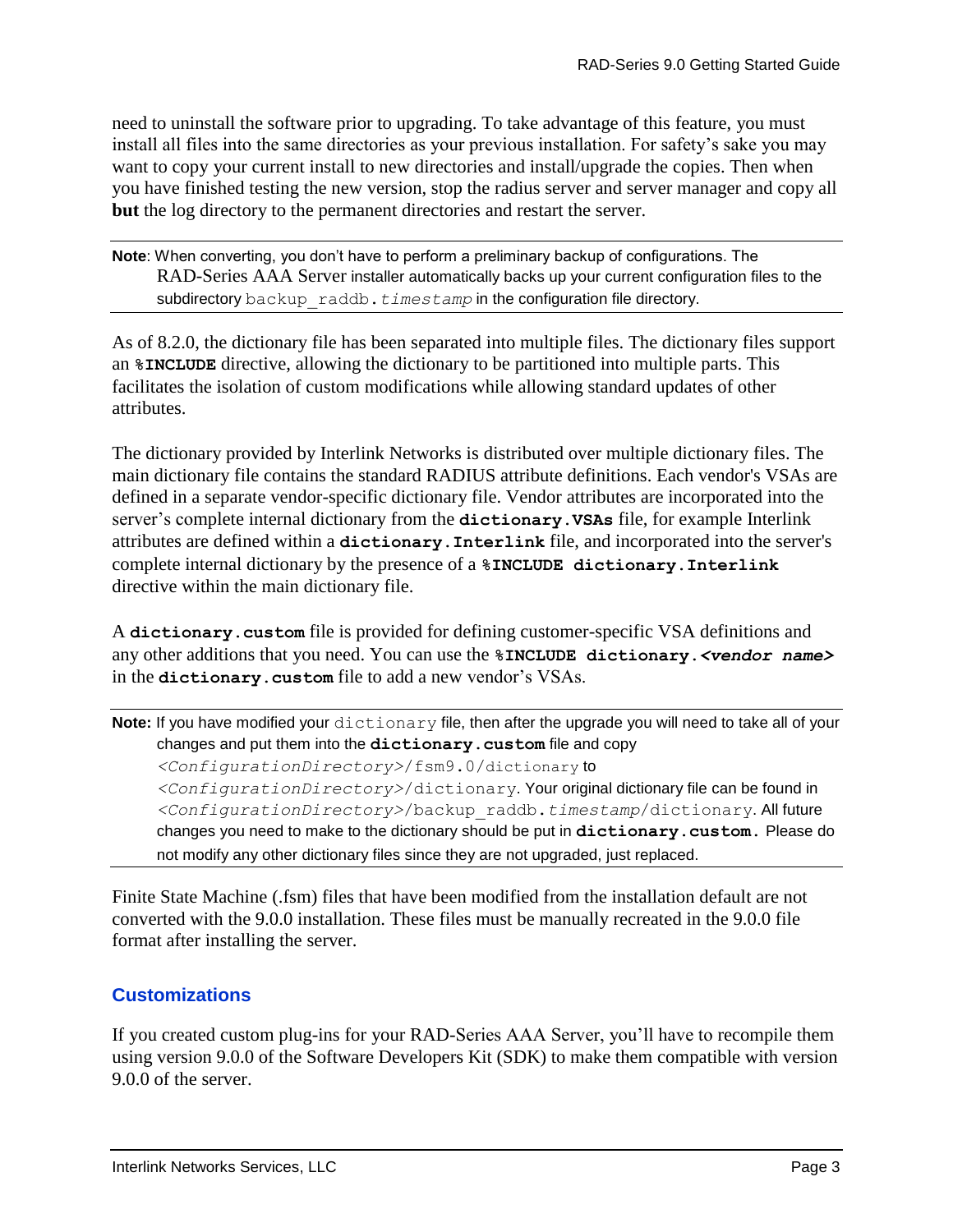#### <span id="page-6-0"></span>**Before Installing over an existing installation**

- **1** Stop the server
- **2** If you choose to uninstall rather than convert files:
	- Back up accounting and log files.
	- Back up configuration files.
	- Manually delete ALL the files in the directories you installed the old version in.

#### <span id="page-6-1"></span>**After Installing**

- **1** If you have modified your state table (.fsm) files you will need to re-make your changes you made since your previous installation.
- **2** If you saved configuration files and did not install over them, them copy them to the configuration directory.
- <span id="page-6-2"></span>**3** Restart the server.

### **Certificates**

The RAD-Series AAA Server software is delivered with a certificate, key file, and self-signed certificate authority list that can be used for preliminary testing. However, if your application requires certificates, you should replace these with your own files before the server goes into production.

The following authentication methods require a server-side certificate:

- PEAP-MSCHAP
- PEAP-MD5
- PEAP-GTC
- TLS
- TTLS
- TTLS-MD5
- TTLS-PAP
- TTLS-CHAP
- TTLS-MSCHAP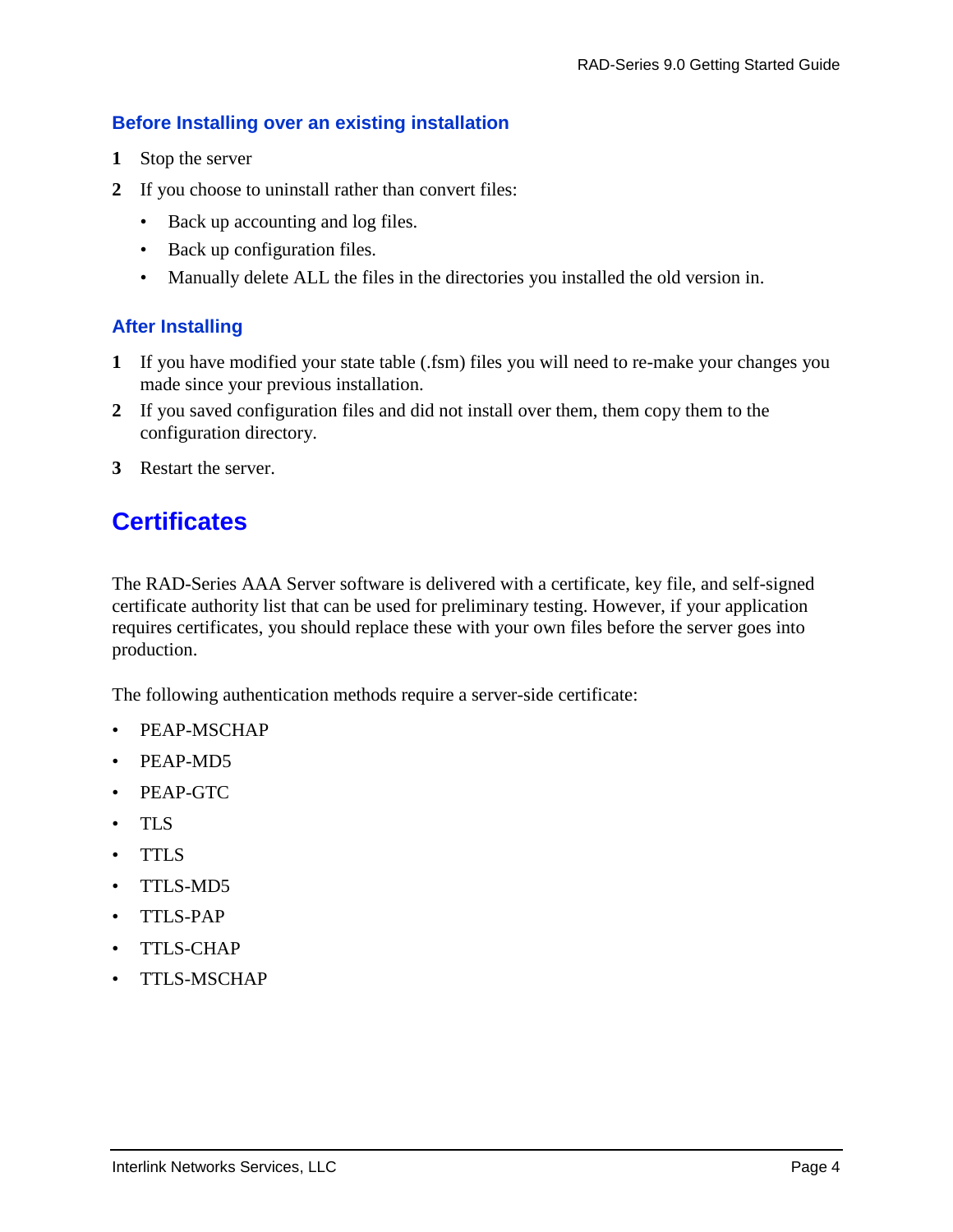## <span id="page-7-0"></span>**Installation**

## <span id="page-7-1"></span>**Installation Process**

The RAD-Series AAA Server installation process is:

- **1** Install software components on server.
- **2** Test installation using the preset configuration.

At the conclusion of this process, you'll:

- Know that the server software is installed and working properly
- Be ready to go on to basic server configuration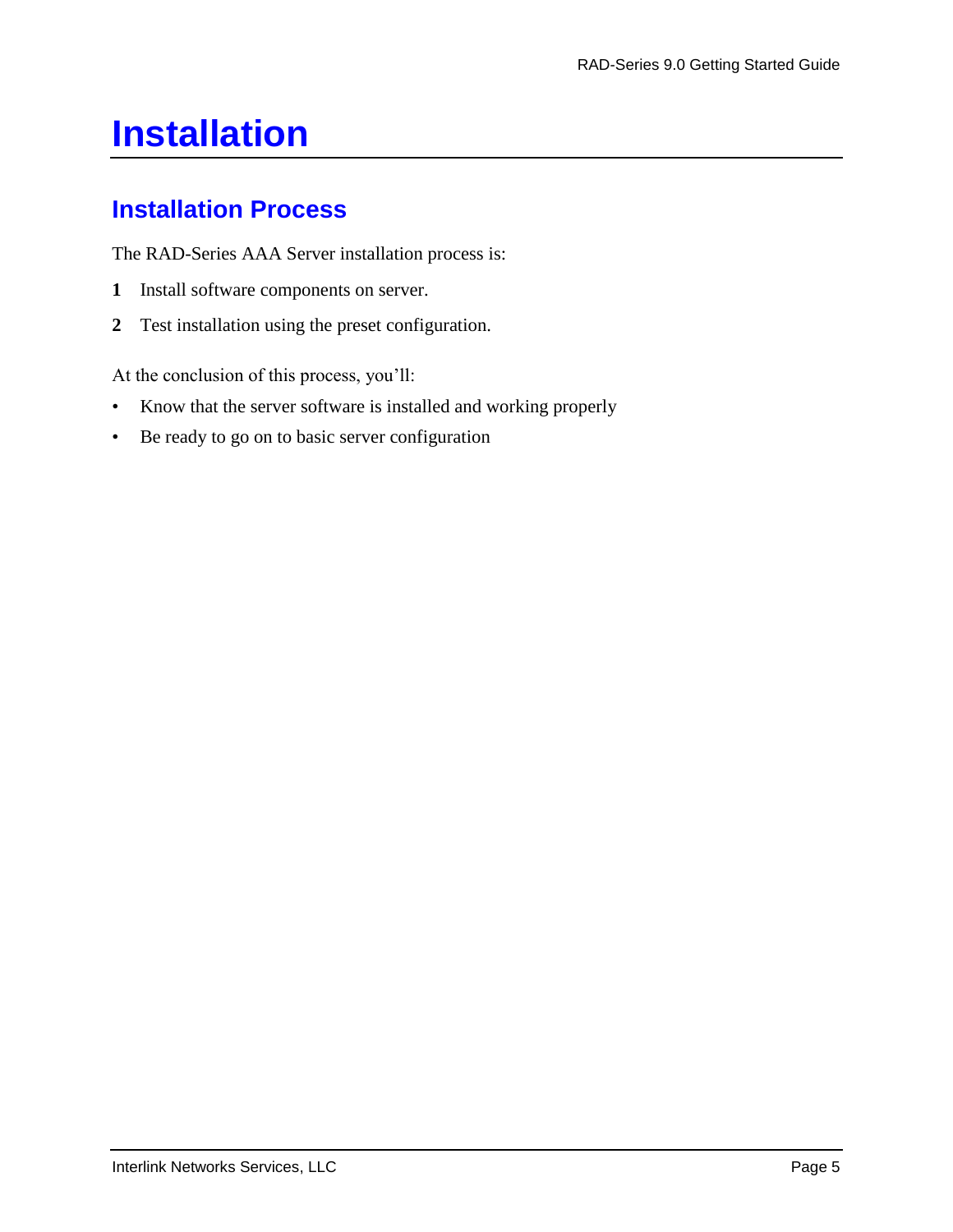### <span id="page-8-0"></span>**Installing RAD-Series Software**

To install the software:

- **1** Note: The RAD-Series Server does not need to be installed as root nor run as root unless it will be configured to access the Unix password system for authentication. If the RAD-Series Server is to be installed from, or run from, a user account other than root then that user account must have write privileges in the installation directories. Log on to the account that will run RAD-Series Server.
- **2** Run the installer:

# sh /<*download directory path>/*RAD-Series.9.0.0.linux.x86\_64.bin

Note: The installer will prompt you for each step of the process. To exit the installer, enter quit.

**3** Enter the OPTIONAL prefix for all directories, if you would like all the files installed with a common prefix to all directory names. If you want no common prefix to all directory names then leave it blank. If this installation is an upgrade from a prior version of RAD-Series which has a common prefix to all the directories, please specifiy any common prefix here. For example:

Enter the OPTIONAL prefix for all directories --------------------------------------------- If you would like all the files installed in a common prefix enter it here, or else leave it blank. If this installation is an upgrade from a prior version of RAD-Series, please specifiy any common prefix here.

Enter a new value or press <ENTER> to accept the default: []: /home/rad9.0

In this example, all the directories will be prefixed with /home/rad9.0/.

**4** Enter the installation directory for each file type. To accept the default directory shown, just press Enter at each prompt. Note: If the RAD-Series Server is to be installed with a user account other than root then that user account must have write privileges in the installation directories.

If this is a fresh installation, then also:

- **5** Enter a shared secret. This is a code used to establish a trust relationship between the RAD-Series AAA Server and its test utilities. It cannot be more than 255 characters or contain spaces. The default is secret.
- **6** Enter a test user password. This password is used to test installation. The user password cannot have spaces or the backslash character. The default is password.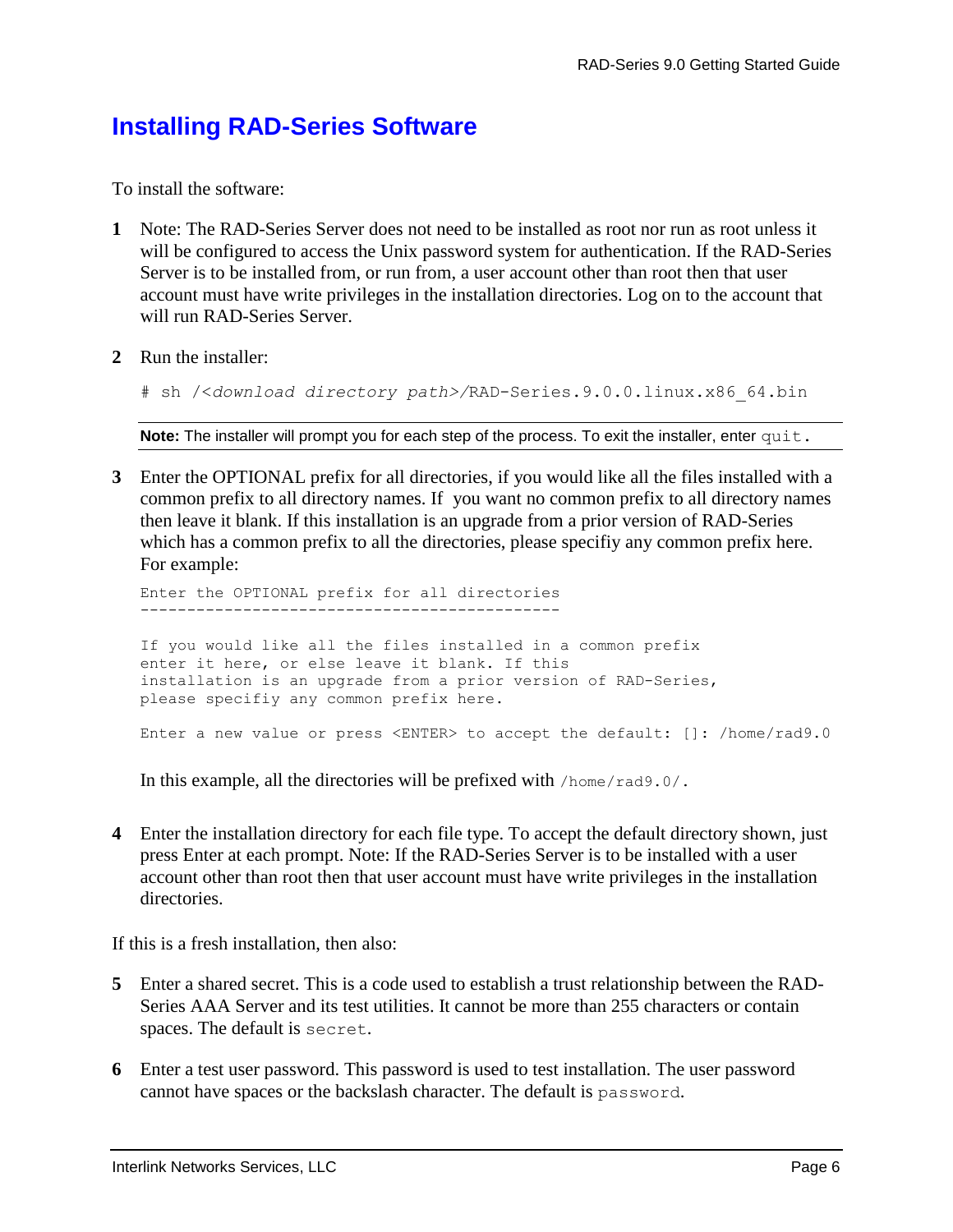## <span id="page-9-0"></span>**Installation Directories**

As supplied, the RAD-Series software is installed into the following directories:

| <b>Directory</b>      | <b>Contains</b>                                                                                                                                                                                                                                                                                                                                                                       |
|-----------------------|---------------------------------------------------------------------------------------------------------------------------------------------------------------------------------------------------------------------------------------------------------------------------------------------------------------------------------------------------------------------------------------|
| /opt/aaa/lib          | Libraries                                                                                                                                                                                                                                                                                                                                                                             |
| /opt/aaa/bin          | Server programs and utilities                                                                                                                                                                                                                                                                                                                                                         |
| /opt/aaa/utl          | Scripts to start the server and utilites after setting up the<br>environment that is needed, including SD_LIBRARY_PATH                                                                                                                                                                                                                                                                |
| /opt/aaa/aatv         | Plug-ins                                                                                                                                                                                                                                                                                                                                                                              |
| /opt/share/aaa/man    | MAN pages                                                                                                                                                                                                                                                                                                                                                                             |
| /opt/share/aaa/doc    | PDF documentation                                                                                                                                                                                                                                                                                                                                                                     |
| /etc/opt/aaa          | Configuration files (including dictionary and vendors files)                                                                                                                                                                                                                                                                                                                          |
|                       | *.fsm files: sample finite state machine (FSM) tables                                                                                                                                                                                                                                                                                                                                 |
| /etc/opt/aaa/proldap  | Schema files and sample LDIF files for LDAP authentication                                                                                                                                                                                                                                                                                                                            |
| /etc/opt/aaa/security | Certificates and keys for TLS, TTLS, and PEAP authentication                                                                                                                                                                                                                                                                                                                          |
| /etc/opt/aaa/fsm9.0   | FSM, group, vendor and dictionary files for 9.0. They are<br>copied to the configuration directory if this is a new install or<br>the old files were not modified by you. If you have modified<br>FSM files you will have to update them manually to be<br>compatible with 9.0. Your vendors and dictionary files should<br>be updated automatically during the installation process. |

## <span id="page-9-1"></span>**Uninstalling RAD-Series Software**

To completely uninstall the RAD-Series software Just remove all the directories listed above.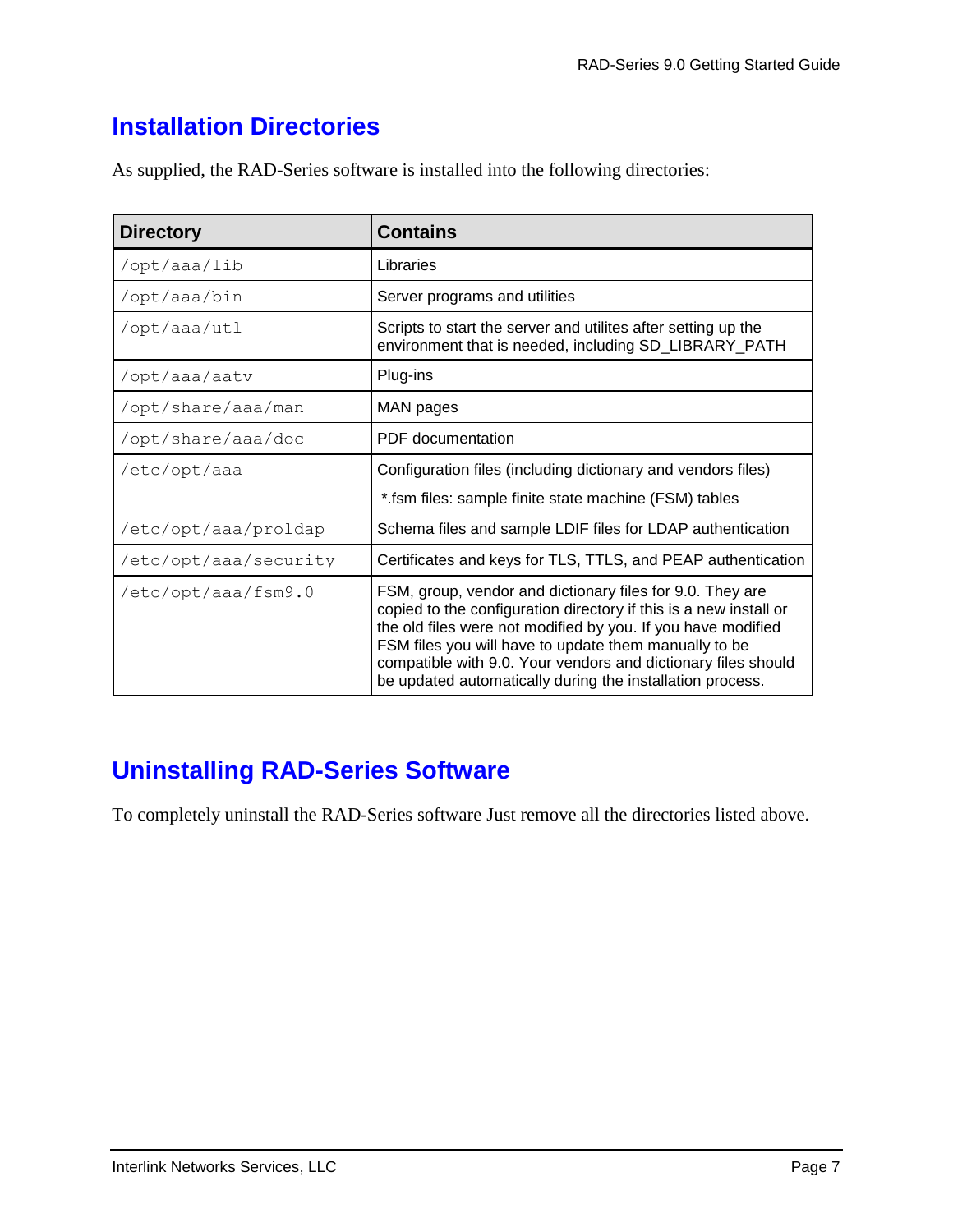### <span id="page-10-0"></span>**Starting RAD-Series Server**

To start the RAD-Series AAA Server:

- **1** Change directory to /<s*erver utility path>* (/opt/aaa/utl by default).
- **2** Run radiusd.sh start

#### **If the process fails to start:**

**3** Check the lofgile (in /var/opt/aaa/logs by default).

If you see the message "(E): setupsock: Terminating. Could not bind socket. Interface(0.0.0.0) port(1813) errno(98='Address already in use')" the default port 1813 is already being used by another process.

- **4** To identify the process currently using port 1813, at your shell prompt, enter: lsof -i :1813
- **5** Either change the Server ports, or kill the process using the ports.

**Note:** For other error messages, see the *9.0.0-Administrators-Guide.pdf.*

#### <span id="page-10-1"></span>**Changing the RAD-Series Server Ports**

If you can't use the default ports of 1812/1813 for the RAD-Series Server:

- **1** In a text editor, open the file envSetup.sh (in /opt/aaa/bin by default)
- **2** Locate the following lines:

radAuthPort="-p 1812" radAcctPort="-q 1813" radAuthRelayPort="-pp 1812" radAcctRelayPort="-qq 1813"

- **3** Change "1812" and "1813" to the ports you wish to use.
- **4** Save and close envSetup.sh.
- **5** Change directory to /<s*erver utility path>* (/opt/aaa/utl by default).
- <span id="page-10-2"></span>**6** Run radiusd.sh restart

### **Stopping RAD-Series Server**

To stop the RAD-Series AAA Server program:

**1** Change directory to /<server *utility directory*> (in /opt/aaa/utl by default).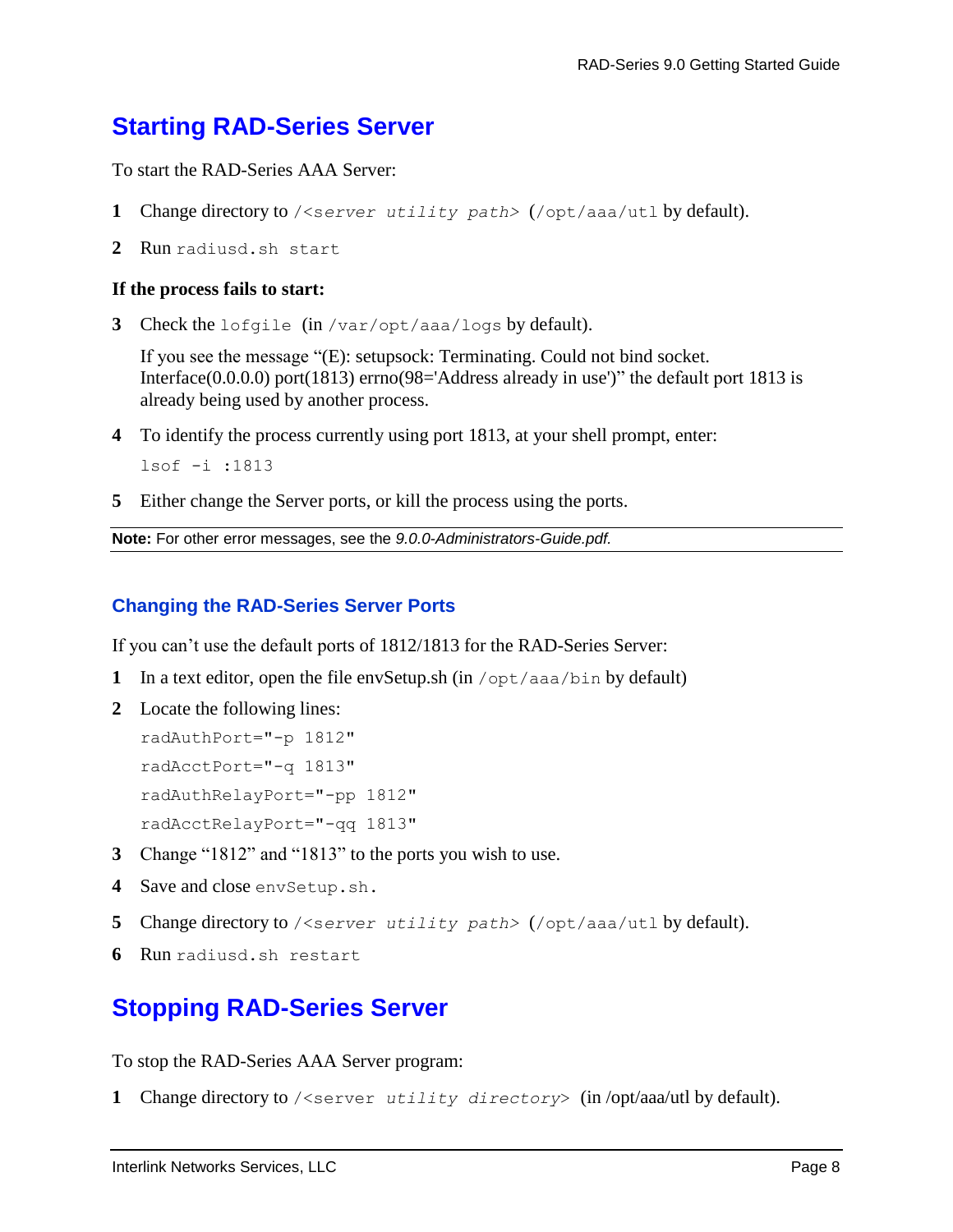**2** Run radiusd.sh stop.

### <span id="page-11-0"></span>**Testing RAD-Series Server Installation**

The RAD-Series AAA Server is delivered with a very simple wired network configuration designed to help you test that the server is installed and authenticating correctly (using password authentication). We recommend running this test before proceeding with server configuration.

- 1 Change directory to /<server *utility directory*> (in /opt/aaa/utl by default).
- 2 Run install-test.sh
- 3 The following message should appears summarizing the tests done:

```
Checking status of radiusd:
Starting radiusd:
Running test authentications:
Authentication with 'test_user' and a good password passed
Authentication with 'test_user' and a bad password failed to 
authenticate as expected
Authentication with unknown username of 'unknown user name' failed
to authenticate as expected
Checking status of radiusd:
Stopping radiusd:
```
Now that the installation tests have passed, we suggest that you harden your server by removing the default test user.

Would you like to have the test user entry removed from the server [y/N]?

We still advise you to harden this server before putting it into production!

**Note:** Remove the test\_user from the configuration before putting the server into production.

If you encounter problems while running the test, view the contents of the RAD-Series AAA Server logfile for errors. In addition you can search the Interlink Networks' Frequently Asked Questions page at www.interlinknetworks.com/category/faqs/.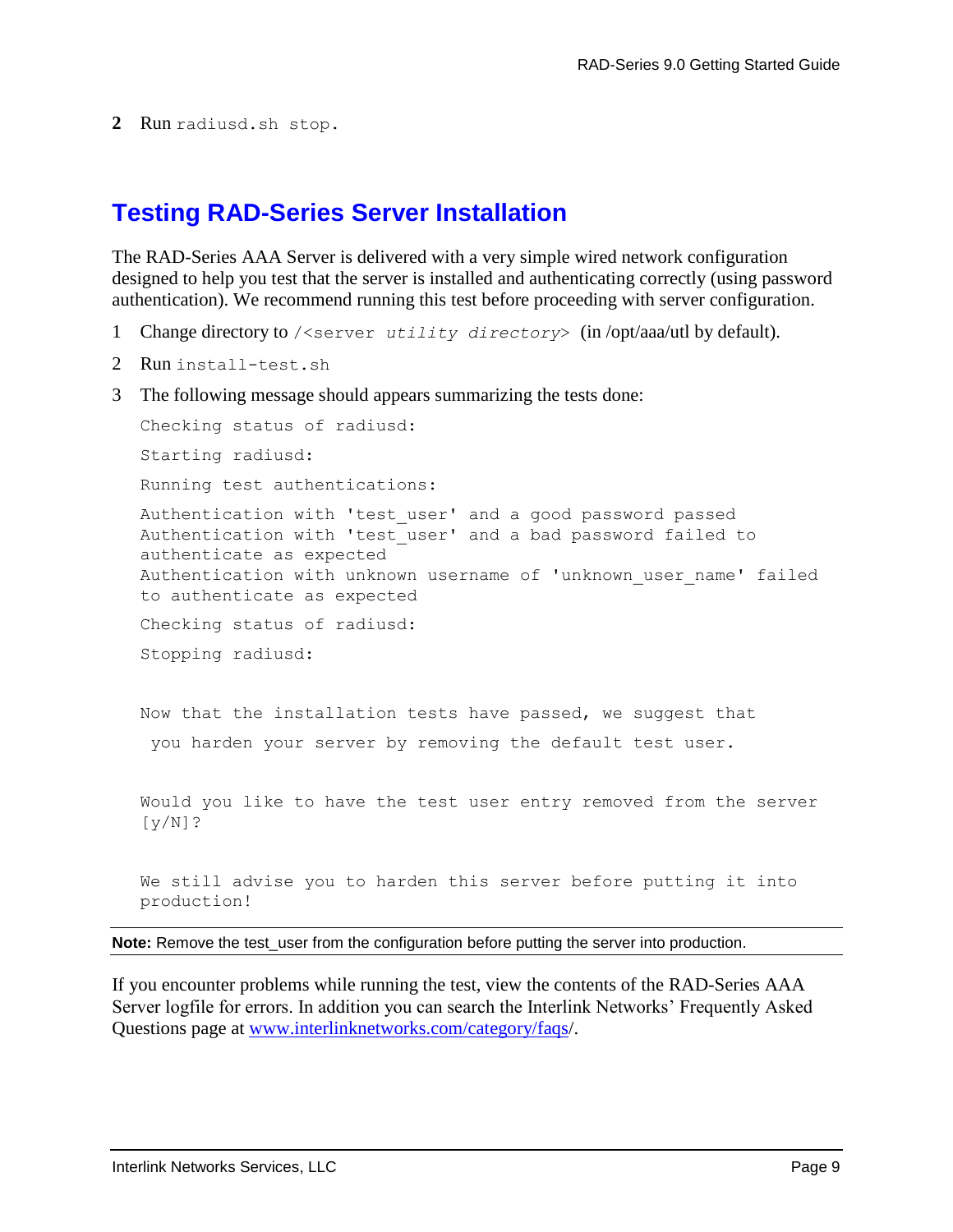## <span id="page-12-0"></span>**Configuration**

The topics in this section will help you begin to set up the server for your network. After completing them, see the *9.0.0-Administrators-Guide.pdf* to finish your server configuration.

## <span id="page-12-1"></span>**Configuration Process**

The basic configuration process is:

- **1** Change directory to /<server configuration path> (/etc/opt/aaa by default)..
- **2** Define network access devices in the clients file.
- **3** Define local realms, including:
	- Realm name
	- Authentication method
	- Users
- **4** Restart the server to enable the new configuration.

By the end of this process, you'll have:

- At least one realm defined
- <span id="page-12-2"></span>At least one user set up for authentication using your method

### **Basic Server Configuration**

Before beginning server configuration, gather a list of all your network devices, and shared secrets and device vendors. You'll need this information to complete the server configuration.

#### <span id="page-12-3"></span>**Define Access Devices**

Enter the IP address and a shared secret for each access point in your network.

You can enter any valid IP address (e.g.: 192.44.3.11) or fully-qualified DNS name (e.g.: nas.yourcompany.com).

The shared secret is the code that will be used to establish a trust relationship between the access device and the server. The shared secret can't exceed 1023 characters or contain spaces.

The Vendor field specifies which set of vendor-specific attributes to return in RADIUS message sent to this device. Use a "+" to specify multiple vendors. Use "none" if no vendor specific attributes should be sent to the NAS.

The format of a client enty is: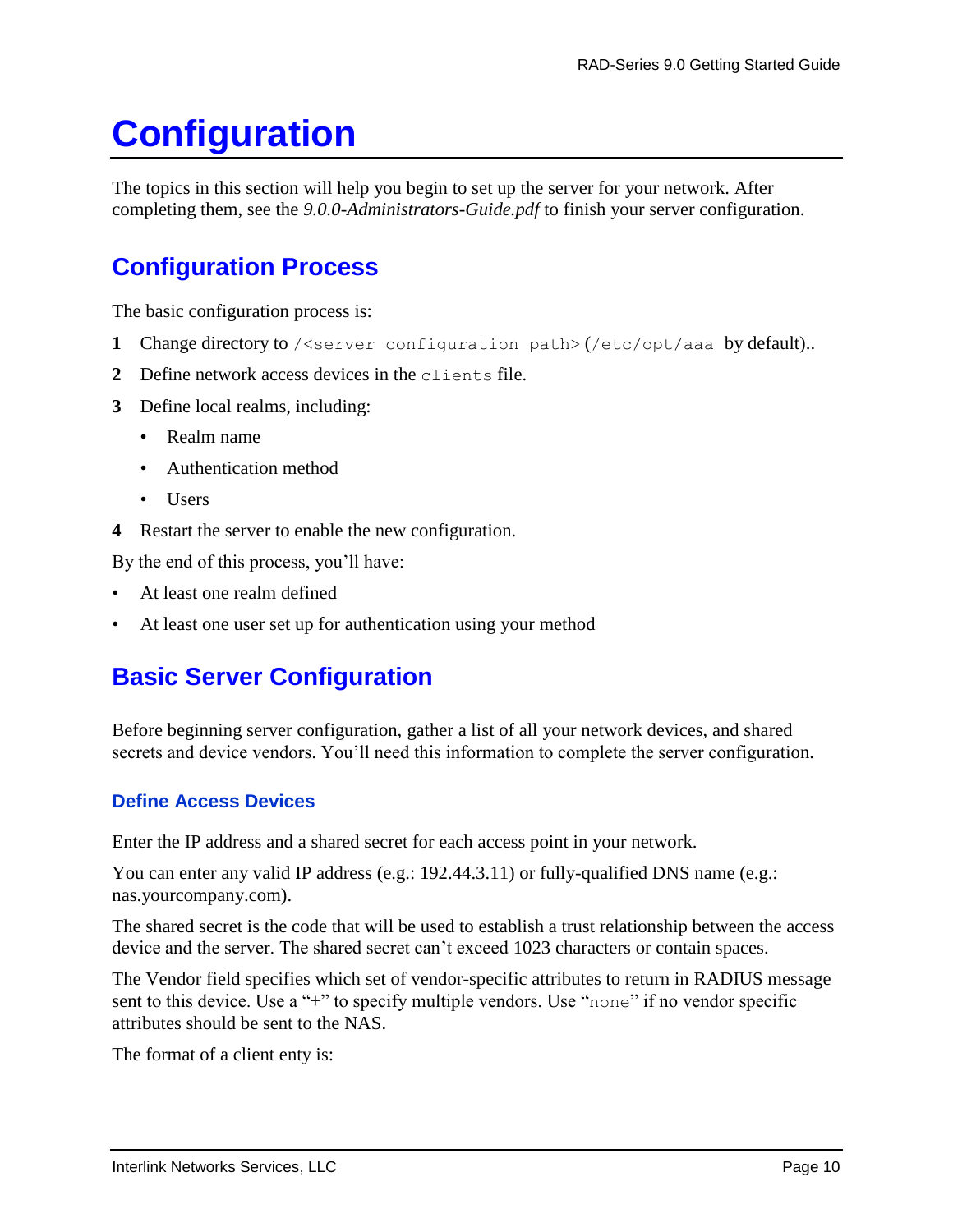<span id="page-13-0"></span>*Name Secret* **type=***Vendor***:NAS** *Options* [*Optional-Fields*]

#### **Define Local Realms**

For a complete description of the configuration files see authfile, EAP. authfile and realm files and default users files in the*9.0.0-Administrators-Guide.pdf*.

If any of your users are required to enter a realm name to log in to the network (e.g.: @yourcompany.com), enter the:

- Realm name—any realm you've defined, or a fully-qualified DNS name, provided it's what appears in the login string
- Authentication methods used by the realm
- User storage type
- User profiles, if using local storage

For non wireless case, the realms and user storage are defined in the authfile. Local user storage is defined in the users or realm users files. The authfile has this basic format:

#### *realm-name -flags auth-type auth-parameter*

So for a login name of fred.jones@company.com, password of somepassword and with users stored in a relam file, you would add this line to the authfile:

company.com iaaaFile company.com

Add this line to the file company.com.users:

fred.jones Password = "somepassword"

If users do **not** have to enter a realm name to log in, use the word NULL for the realm-name.

Enter as many realms as are needed.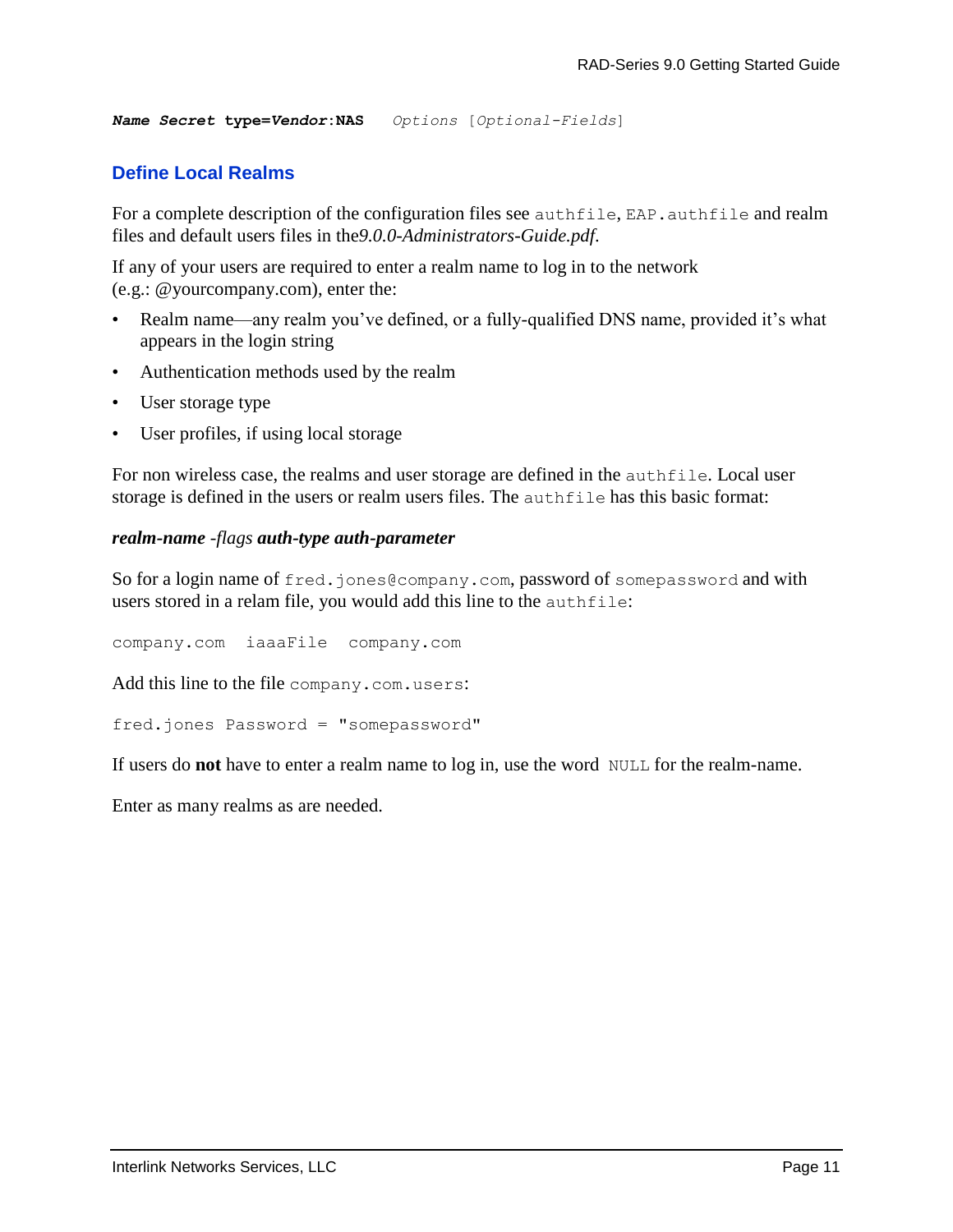## <span id="page-14-0"></span>**Restarting the Server**

The RAD-Series AAA Server can apply most configuration changess without having to first stop the server. Some server properties and server startup options require you to stop the server. See the *RAD-Series Administrator's Guide*.

- **1** Change directory to /<server *utility directory*> (in /opt/aaa/utl by default).
- **2** Run radiusd.sh restart

<span id="page-14-1"></span>Or you can HUP the radiusd process.

## **Securing the Server**

We recommend doing the following to make the server more secure, before putting it into production. Instructions for each of these procedures are in the *9.0.0-Administrators-Guide.pdf*.

Remove the test user from the default users file if you plan to keep this file in your configuration.

Following these guidelines will also improve server security:

- Don't install the RAD-Series AAA Server on user machines.
- Don't install the RAD-Series AAA Server on the same machine as other servers, like your web, FTP, and mail servers.
- Change the Current Directory of a server cofiguration to a secure location to prevent public access to a core dump.
- Where possible, store hashed passwords in user profiles.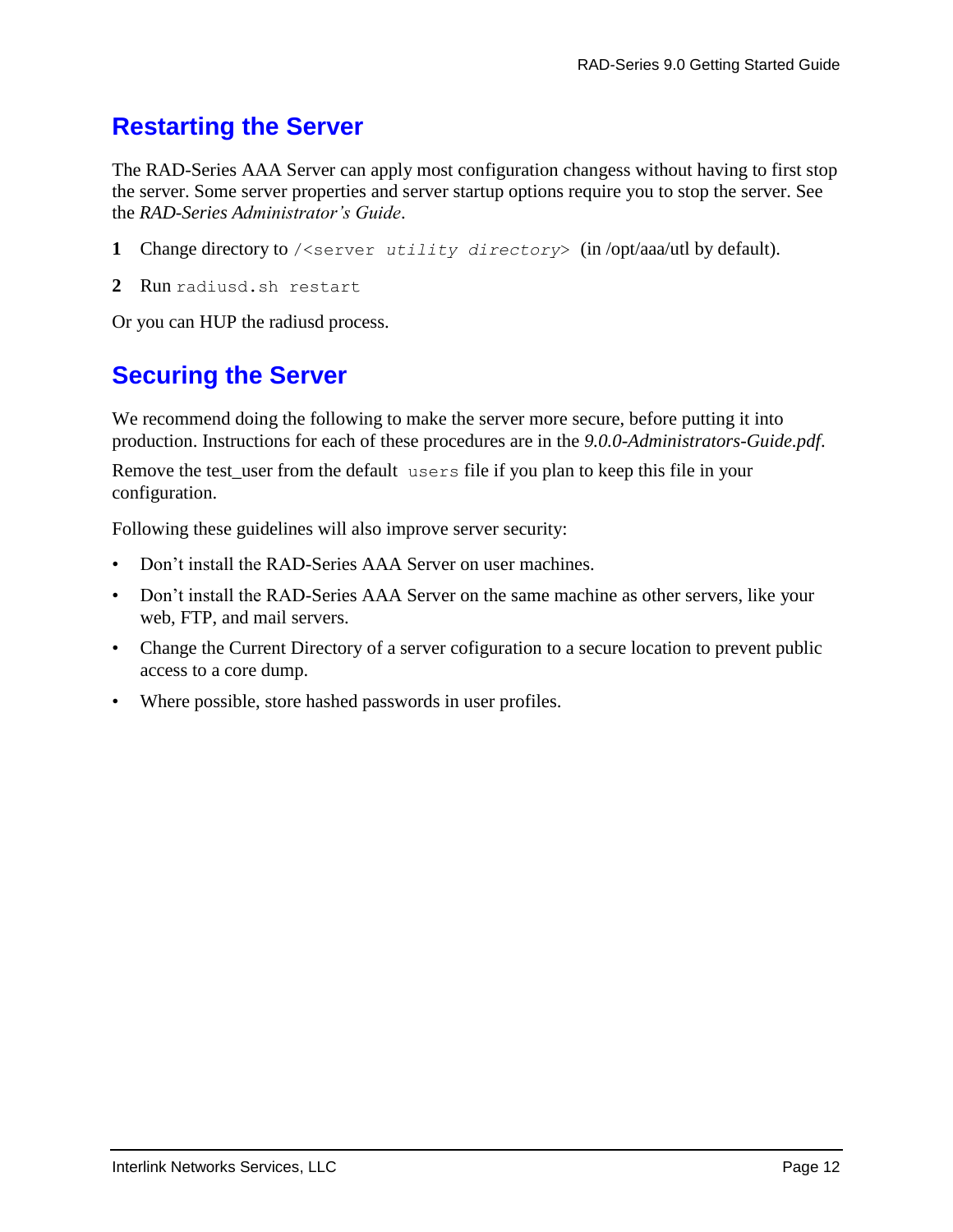## <span id="page-15-0"></span>**Licensing**

The RAD-Series license enables a base set of features and limits the number of concurrent user sessions that the software maintains. The license may also enable and disable optional modules that extend the base feature set.

Initially, the software operates under an evaluation license with the full RAD-Series feature set. The evaluation license lasts 30 days, during which you can review the user documentation and other advanced features of the server.

After this time, you must purchase a license to retain the functionality. Be sure to purchase the appropriate license for your needs. If you've configured functions or users during evaluation that are not supported by the license you purchase, they will be disabled during production use.

Contact sales using our WEB site, www.interlinknetworks.com, for more information about the different licensing options.

## <span id="page-15-1"></span>**Ordering a License**

When you're ready to purchase a licensed version of the RAD-Series software, contact your sales representative at:

Phone: 734-821-1228

Fax: 734-821-1235

<span id="page-15-2"></span>WEB site: www.interlinknetworks.com

## **Installing the License**

To install a license purchased for production use or to upgrade a feature set:

- **1** Backup any existing production licenses.
- **2** Copy the file aaa.config.license to your configuration directory (/etc/opt/aaa by default).
- **3** Change directory to /<server *utility directory*> (in /opt/aaa/utl by default).
- **4** Run radiusd.sh restart